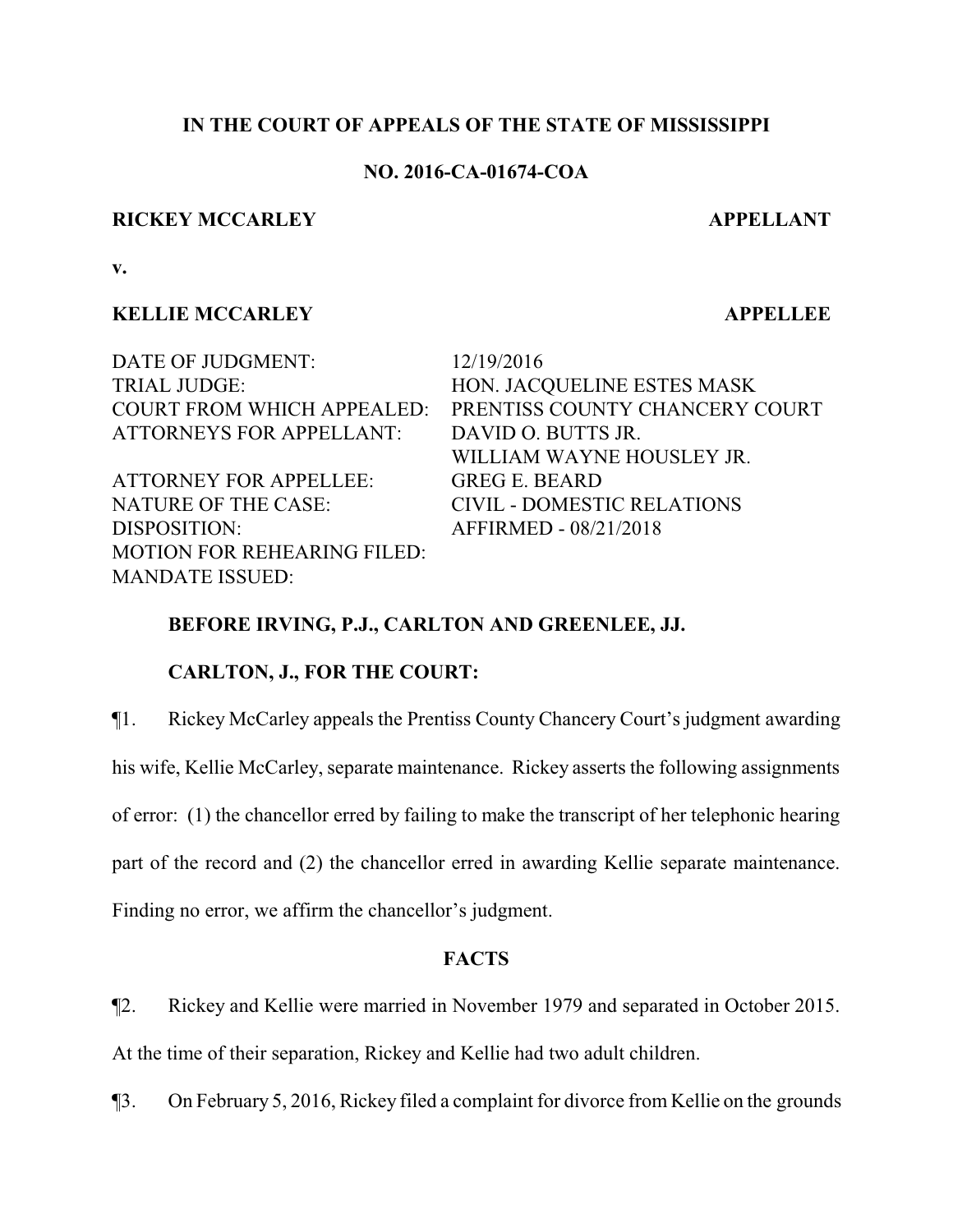of constructive desertion, habitual cruel and inhuman treatment, and irreconcilable differences. Rickey also set forth his specific requests regarding the division of marital property.

¶4. On February 11, 2016, Kellie filed a complaint alleging that she and Rickey separated due to Rickey's adultery and habitual cruel and inhuman treatment. Kellie requested that the chancellor award her temporary alimony and permanent separate maintenance during the term of the separation, as well as continued coverage under Rickey's insurance policy and one-half of Rickey's retirement. On March 28, 2016, the chancellor entered an order consolidating the cases. The chancellor then entered a "Temporary Agreed Order" on June 15, 2016, requiring Rickey to maintain Kellie's health insurance and pay her \$250 every two weeks; the chancellor also granted Kellie exclusive use and possession of the marital home. ¶5. At a trial held on October 24, 2016, the chancellor heard testimony from Kellie and Rickey, as well as Rickey's brother, Roger McCarley, and Penny Gravedoni, Rickey's girlfriend.<sup>1</sup> After the trial, the chancellor informed the parties that although she would like to make a ruling from the bench that same day, she needed time to review the exhibits presented by the parties. The chancellor then scheduled a telephone conference with the attorneys, explaining that she would give her opinion at that time and also ask one of the attorneys to prepare the order. The transcript of the telephone conference does not appear in the record.

¶6. On December 2, 2016, the chancellor entered an order denying Rickey's complaint

<sup>&</sup>lt;sup>1</sup> We will discuss this testimony at length later in this opinion.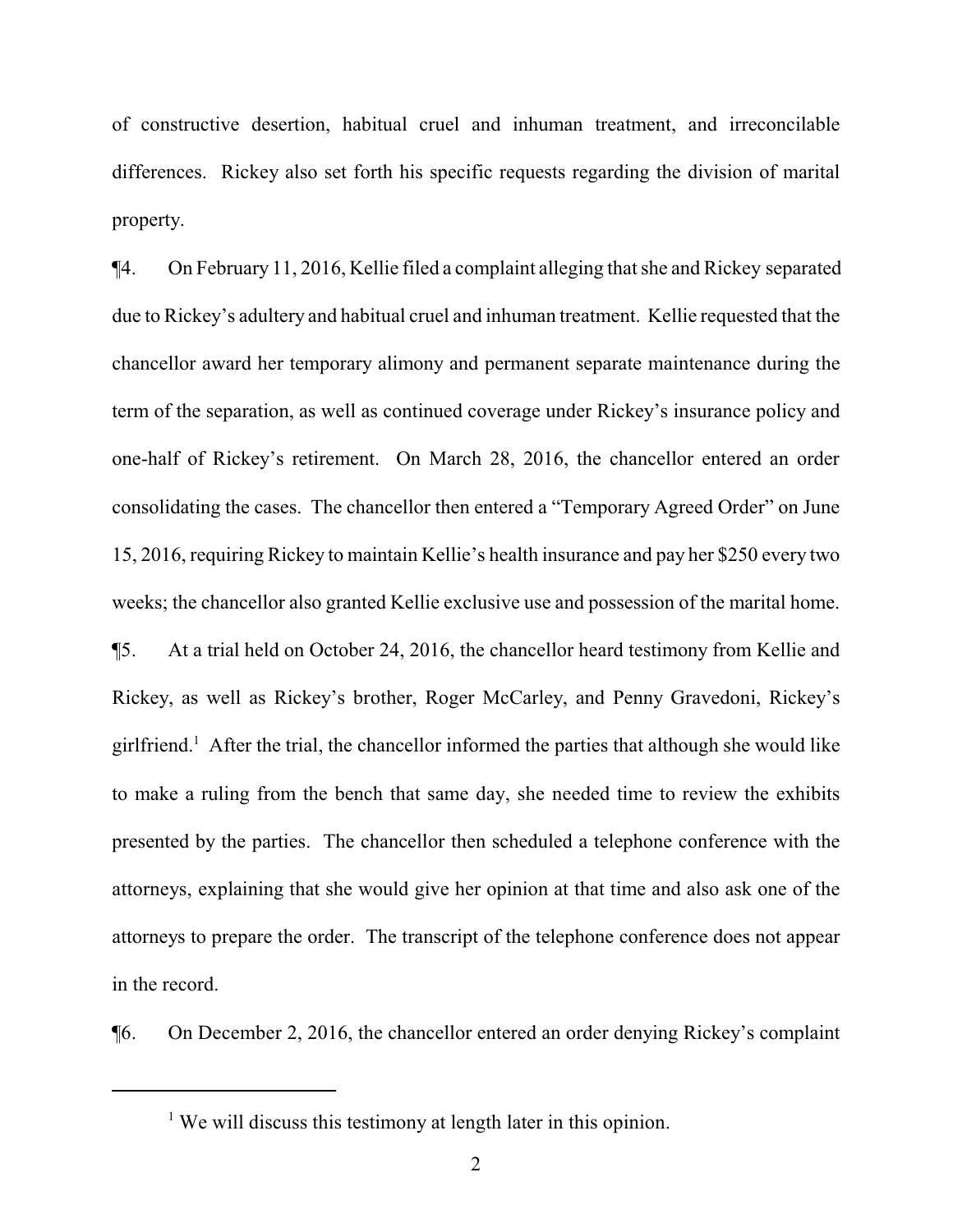for divorce on the ground of habitual cruel and inhuman treatment. However, the chancellor found that Kellie met her burden of proving that she was entitled to separate maintenance. The chancellor awarded Kellie the marital home and \$500 per month for spousal support. The chancellor also divided the other marital property.

¶7. On December 19, 2016, the chancellor entered an amended order clarifying that because she found Kellie "is without material fault in the separation and that [Rickey] abandoned [Kellie] and has refused to provide any support," Kellie met her "burden of proof necessary to support her claim for separate maintenance."

¶8. Rickey timely appealed the chancellor's order.

#### **STANDARD OF REVIEW**

¶9. "This Court employs a limited standard of review when considering domestic-relations cases." *Jackson v. Jackson*, 114 So. 3d 768, 773 (¶10) (Miss. Ct. App. 2013). On appeal, we will not disturb a chancellor's findings if they are "supported by substantial credible evidence unless the chancellor abused . . . her discretion, was manifestly wrong, clearly erroneous, or an erroneous legal standard was applied." *Knighten v. Hooper*, 71 So. 3d 1208, 1209 (¶5) (Miss. Ct. App. 2011). We review questions of law de novo. *Id*.

#### **DISCUSSION**

# **I. Telephone Hearing**

¶10. Rickey argues that the chancellor erred in failing to direct that the transcript from the telephone opinion be made part of the record. Rickey asserts that the amended order only states the chancellor's conclusions in very abbreviated form and contains none of the

3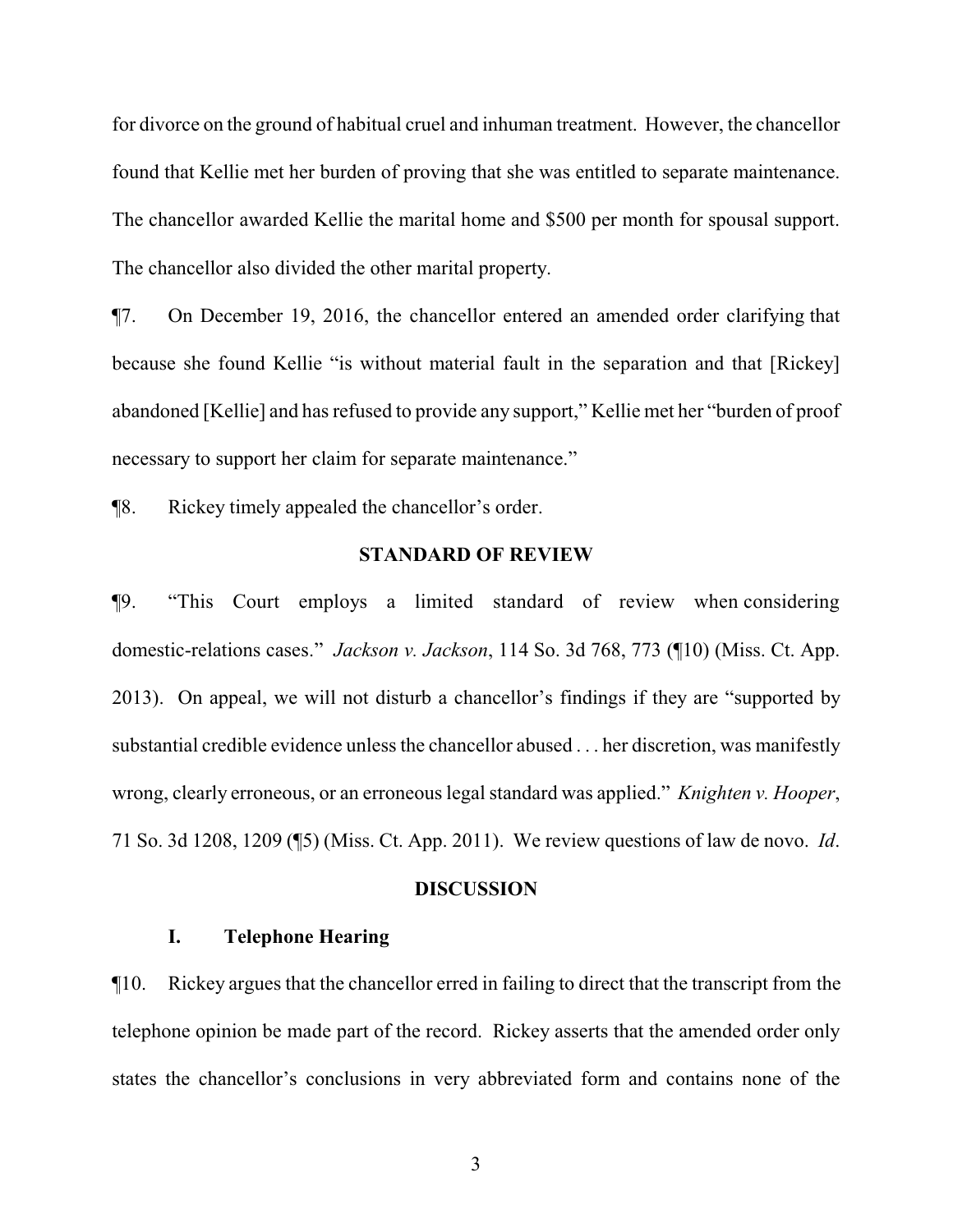underlying facts nor applies the law to those facts.

¶11. In support of his argument, Rickey cites to Uniform ChanceryCourt Rule 4.02, which provides that a chancellor's opinion may be given orally or in writing. If the chancellor pronounces her opinion orally, then "it shall be taken down by the [c]ourt [r]eporter who shall, when directed by the [c]ourt, transcribe the same and submit it to the [c]hancellor for correction and approval." UCCR 4.02. Rule 4.02 mandates that whether the opinion rendered is made orally or in writing, it "shall be filed among the papers and become a part of the record in the cause without any order or direction to that effect." *Id*.

¶12. We recognize that Rule 52(a) of the Mississippi Rules of Civil Procedure states that in cases tried without a jury, "the court may, and **shall upon the request of any party to the suit** or when required by these rules, **find the facts specially and state separately its conclusions of law** thereon and judgment shall be entered accordingly." (Emphasis added). ¶13. Similarly, Uniform Chancery Court Rule 4.01 provides "In all actions **where it is required or requested**, pursuant to [Rule] 52, the [c]hancellor **shall find the facts specially and state separately his conclusions of law** thereon. The **request must be made either in writing**, filed among the papers in the action, or dictated to the [c]ourt [r]eporter for record and **called to the attention of the [c]hancellor**." (Emphasis added).

¶14. At the conclusion of the hearing in the present case, the chancellor scheduled a telephone conference with the attorneys. The chancellor explained that she would give her opinion on the matter via telephone and would also request one of the attorneys to prepare the order at that time. The record contains no transcript from the telephone conference, but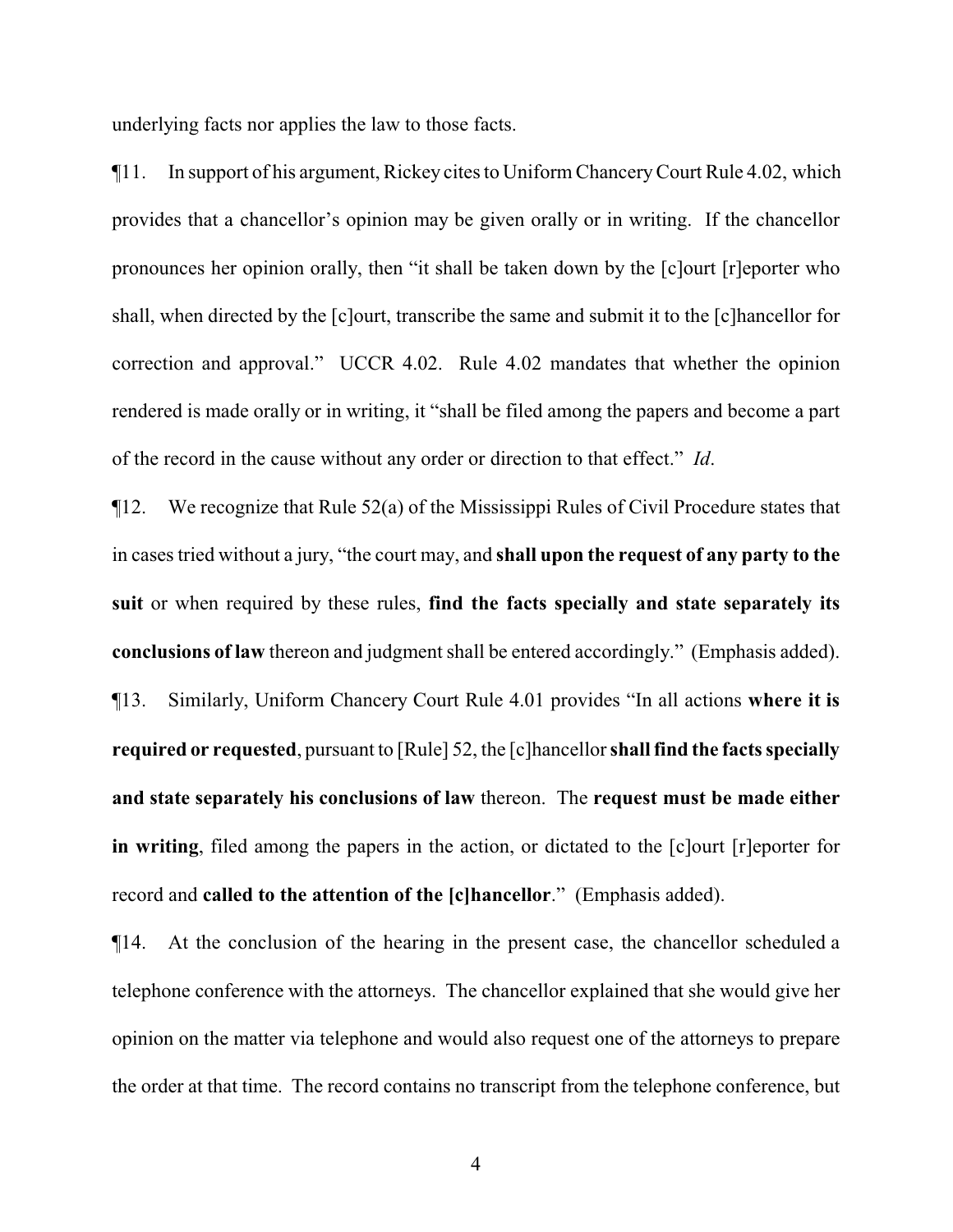the record does contain the chancellor's written order and amended order setting forth her ruling.

¶15. In the chancellor's amended order, she denied Rickey's complaint for divorce on the ground of habitual cruel and inhuman treatment based on "lack of proof." The chancellor also found "that [Kellie] is without material fault in the separation and that [Rickey] abandoned [Kellie] and has refused to provide any support." The chancellor then determined that Kellie "has met the burden of proof necessary to support her claim for separate maintenance." The record contains no request by Rickey or his attorney for the chancellor to find specially and state separately her conclusions of law.

¶16. We recognize that "[t]he burden rests upon the appellant to provide a record that contains all information needed for an understanding of matters relied upon for reversal on appeal." *Wells v. Price*, 102 So. 3d 1250, 1259 (¶30) (Miss. Ct. App. 2012). This Court cannot consider or act upon matters not included in the record; rather, we "must confine ourselves to what actually does appear in the record." *Id*. In *Wells*, 102 So. 3d at 1259 (¶32), the appellant failed to include in the record the transcripts from a bench trial and a telephone hearing, as well as the judgment entered after a separate bench trial. This Court affirmed the trial court's judgment, explaining that "[b]ecause [the appellant] did not provide us an adequate record, . . . we cannot find the trial court in error and must assume the trial court's ruling is correct." *Id*. 2

<sup>2</sup> *Cf*. *Daley v. Daley*, 909 So. 2d 106, 107 (¶8) (Miss. Ct. App. 2005). In *Daley*, the record failed to contain a transcript of the proceedings before the chancellor or any factual or legal foundation for the chancellor's decision below. *Id*. This Court acknowledged that Uniform Chancery Court Rules 4.01 and 4.02 provide that the chancellor can "create either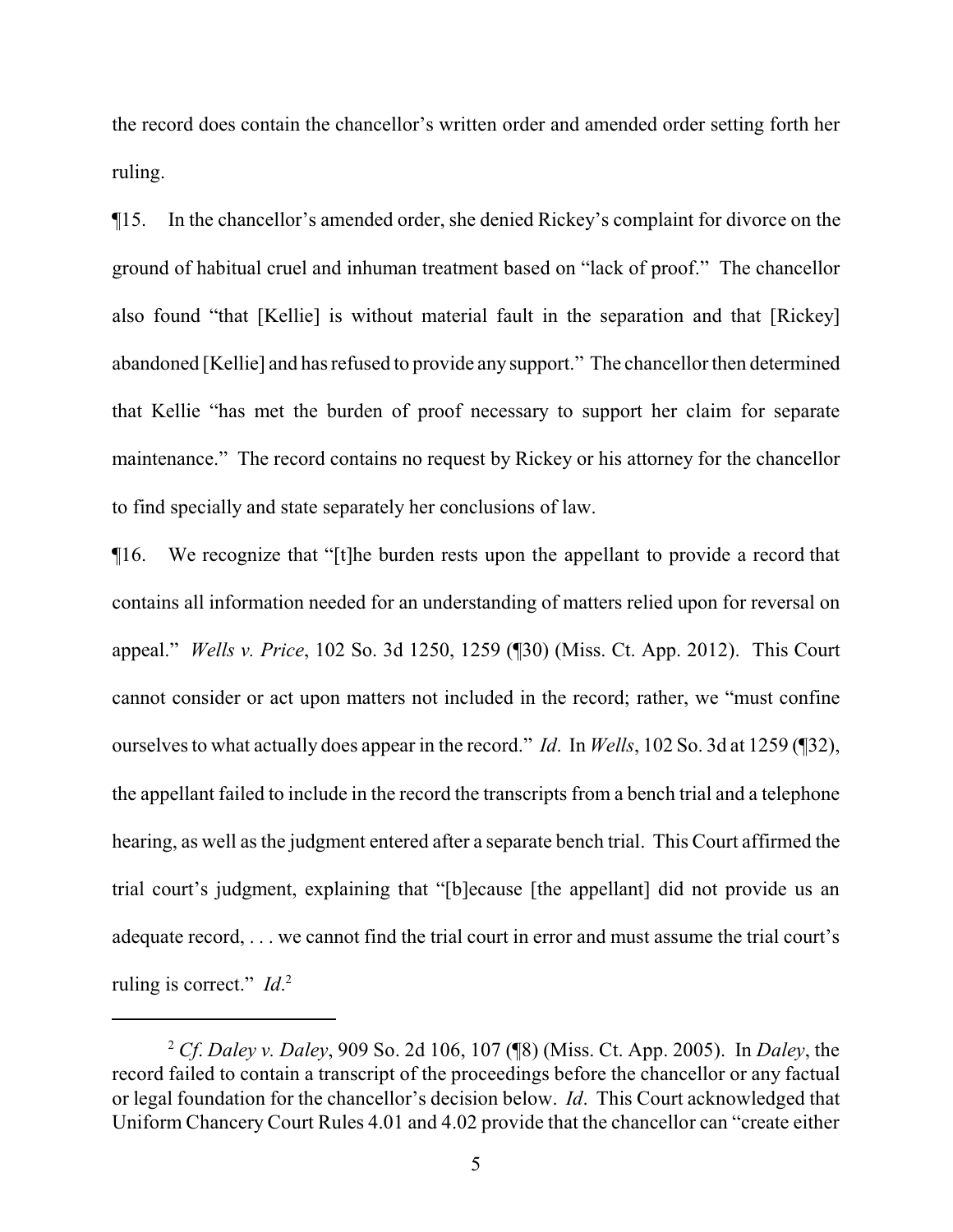¶17. In *Baggett v. Baggett*, 246 So. 2d 887, 889 (¶21) (Miss. Ct. App. 2017), this Court found no merit to the appellant's claim that the chancellor erred by failing to make findings of fact and conclusions of law in his judgment denying the appellant's complaint for divorce. The *Baggett* court held that not only did the appellant fail to request that the chancellor make findings of fact and conclusions of law, but the facts of the case "were neither hotly contested, greatly in dispute, nor complex so as to require the chancellor to [make findings of fact and conclusions of law] without a request." *Id*. at (¶19) (citing *Tricon Metals & Servs., Inc. v. Topp*, 516 So. 2d 236, 239 (Miss. 1987)).

¶18. Similarly, in *Turner v. Turner*, 744 So. 2d 332, 337 (¶22) (Miss. Ct. App. 1999), the appellant argued that the chancellor erred by failing to make separate findings of facts and conclusions of law or on-the-record findings regarding his award of child support. Upon review, this Court found no error, explaining that "neither party requested in writing, or in any other acceptable manner, that the chancellor issue separate findings of fact or conclusions of law." *Id*. at (¶26).

¶19. In the case before us, the record contains the transcript of the trial testimony from Rickey, Kellie, Penny, and Rickey's brother, Roger. Although the record does not contain a transcript of the telephone conference with the attorneys where the chancellor made her ruling orally, the record does contain the chancellor's amended written order reflecting her aforementioned ruling. Furthermore, Rule 4.02 mandates that if a party requests the

an oral or a written record at his discretion," but "if the chancellor opts for an oral opinion, it must be transcribed for the record." *Id*. at 107-08 (¶9). This Court then remanded the case back to the chancellor with instructions for the chancellor to create a record of his factual findings and conclusions of law. *Id*. at 108 (¶10).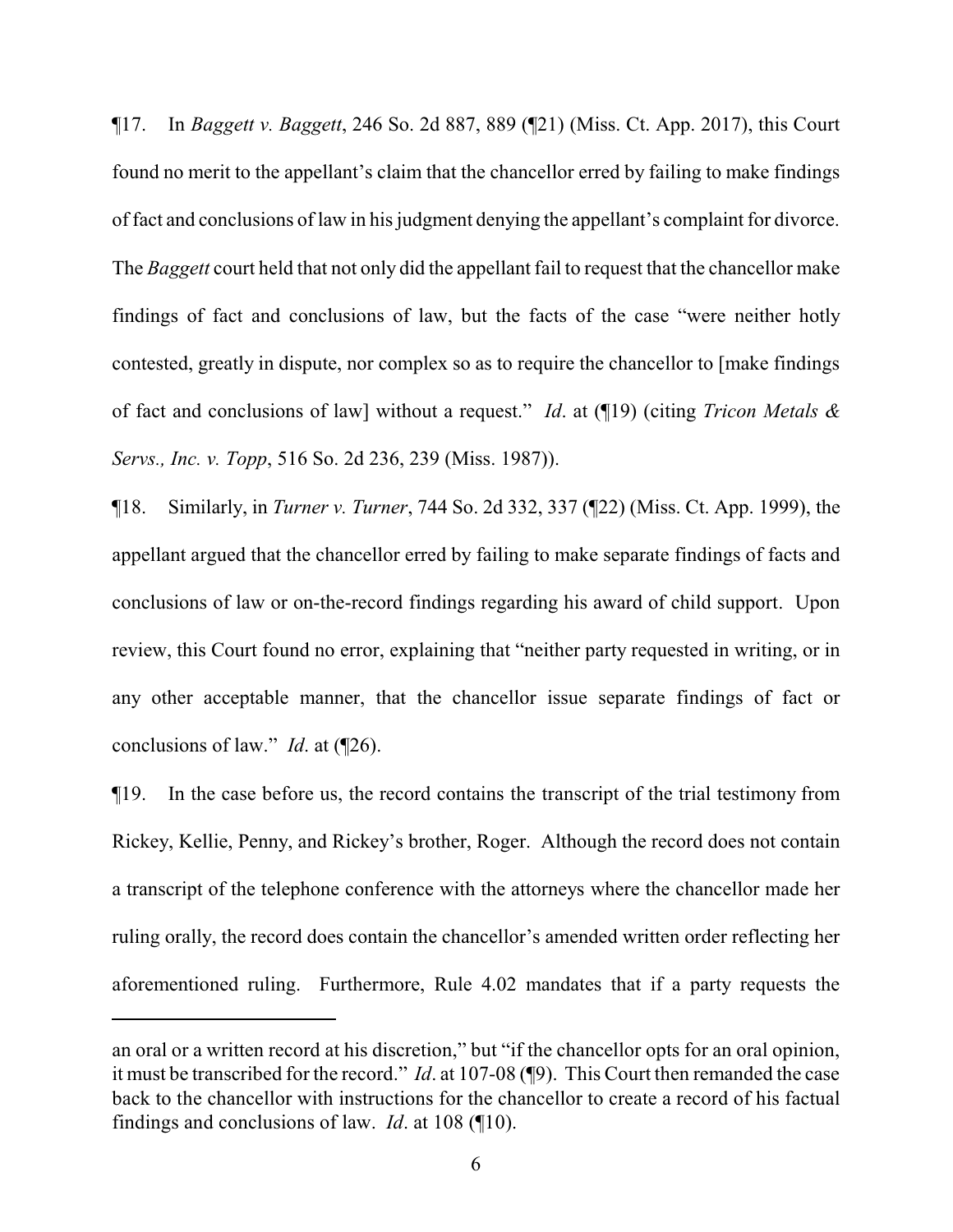chancellor to find the facts specially and state separately her conclusions of law, "[t]he request must be made either in writing, filed among the papers in the action, or dictated to the [c]ourt [r]eporter for record and called to the attention of the [c]hancellor." No such request by either party appears in the record before us. This issue lacks merit.

#### **II. Separate Maintenance**

¶20. Rickey also argues that the chancellor erred in determining that Kellie did not materially contribute to the separation, and therefore this Court should reverse the chancellor's award of separate maintenance to Kellie.<sup>3</sup> Rickey maintains that the evidence at trial showed that Kellie's lack of intimacy and hostility towards Rickey over the years served as a material and contributing cause to their separation.

¶21. We review a chancellor's award of separate maintenance for an abuse of discretion. *Jackson*, 114 So. 3d at 773 (112). As stated, we will not disturb a chancellor's findings if they are "supported by substantial credible evidence unless the chancellor abused . . . her discretion, was manifestly wrong, clearly erroneous, or an erroneous legal standard was applied." *Knighten*, 71 So. 3d at 1209 (¶5).

¶22. This Court has held that "[a] chancellor may award separate maintenance when (1) the parties have separated without fault by the wife and (2) the husband has willfully

<sup>&</sup>lt;sup>3</sup> In his appellate brief, Rickey does not attack the amount of separate maintenance the chancellor awarded Kellie; rather, Rickey argues that because Kellie materially contributed to the separation, the chancellor improperly awarded her separate maintenance. Since Rickey does not attack the amount of the separate maintenance award, we will refrain from addressing the six factors listed in *Williams v. Williams*, 224 So. 3d 1282, 1285 (¶9) (Miss. Ct. App. 2017), that the chancellor must consider when determining the amount of separate maintenance to award.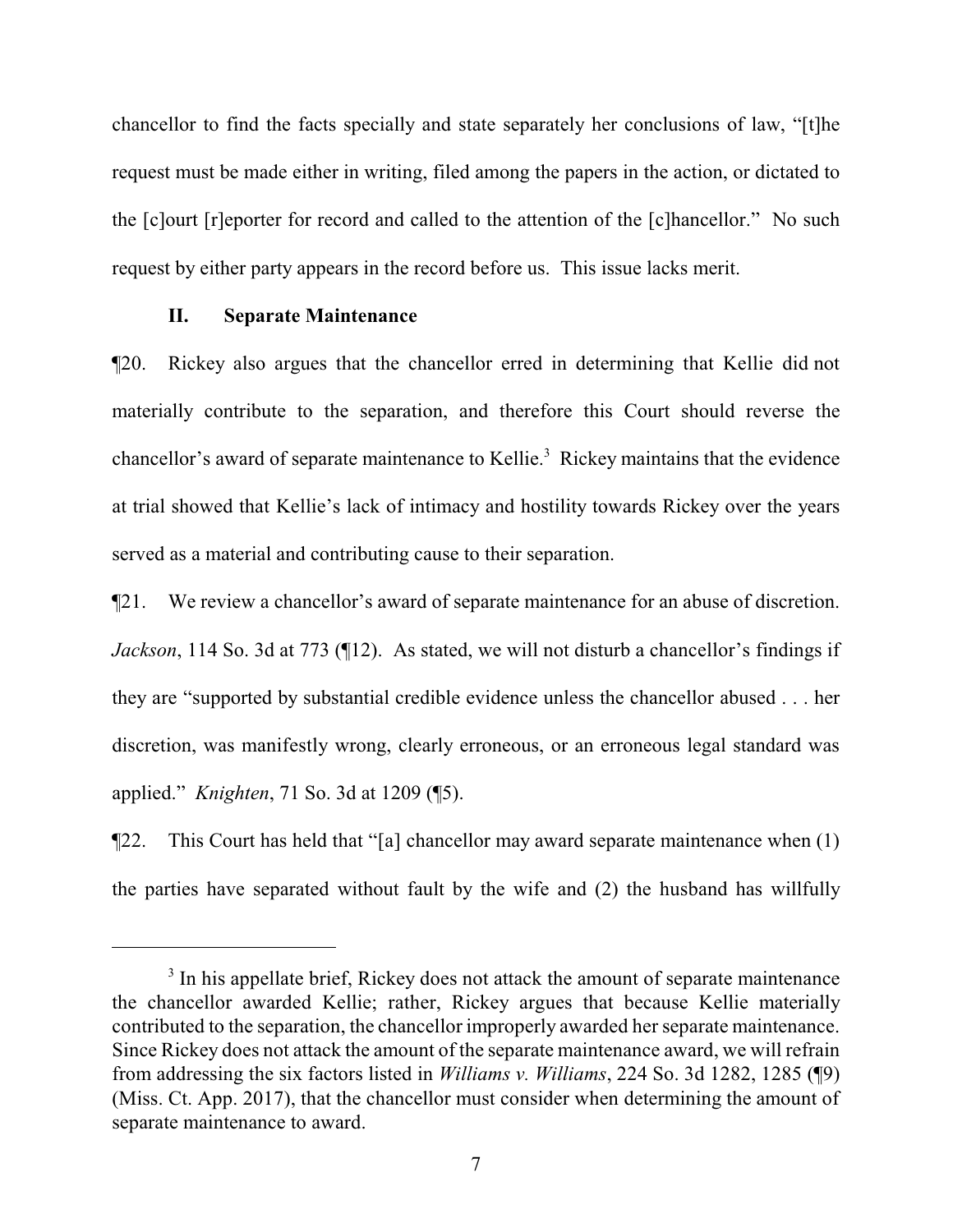abandoned the wife and refused to support her." *Williams v. Williams*, 224 So. 3d 1282, 1285 (¶9) (Miss. Ct. App. 2017) (citing *Jackson*, 114 So. 3d at 775 (¶17)). In order to receive an award of separate maintenance, a wife does not have to be blameless, "but her (mis)conduct must not have materially contributed to the separation." *Id*. (quoting *Daigle v. Daigle*, 626 So. 2d 140, 145 (Miss. 1993)). In other words, because an award of separate maintenance arises from equitable principles, "equity requires that . . . the requesting spouse . . . show [that] no significant conduct on her part negatively impacted the marriage or contributed to the separation." *Jackson*, 114 So. 3d at 774 (16);<sup>4</sup> see also King v. King, 246 Miss. 798, 152 So. 2d 889, 891 (1963) (holding that where a wife's fault regarding the separation "is equal to or greater than that of her husband," it may serve as a defense to the wife's suit for separate maintenance.).

¶23. In *Jackson*, 114 So. 3d at 776 (¶21), we reversed the chancellor's award of separate maintenance to the wife, Linda, after finding that the chancellor failed to first determine whether Linda materially contributed to the separation. This Court explained that "[t]he equitable relief of separate maintenance requires the requisite evidence of a separation without fault of the wife as well as evidence showing no significant misconduct on her behalf materially contributed to the separation of the parties." *Id*. The chancellor's findings below reflected that "Linda asserted that she wanted to work things out with [her husband,] Paul; that she still loved him; and that she would reconcile if Paul met certain unspecified

<sup>&</sup>lt;sup>4</sup> In *Jackson*, this Court also stated that the wife "bore the burden to establish in the record a present willingness to reconcile and to show that she had not engaged in significant marital misconduct contributing to the separation." *Jackson*, 114 So. 3d at 776 (¶20).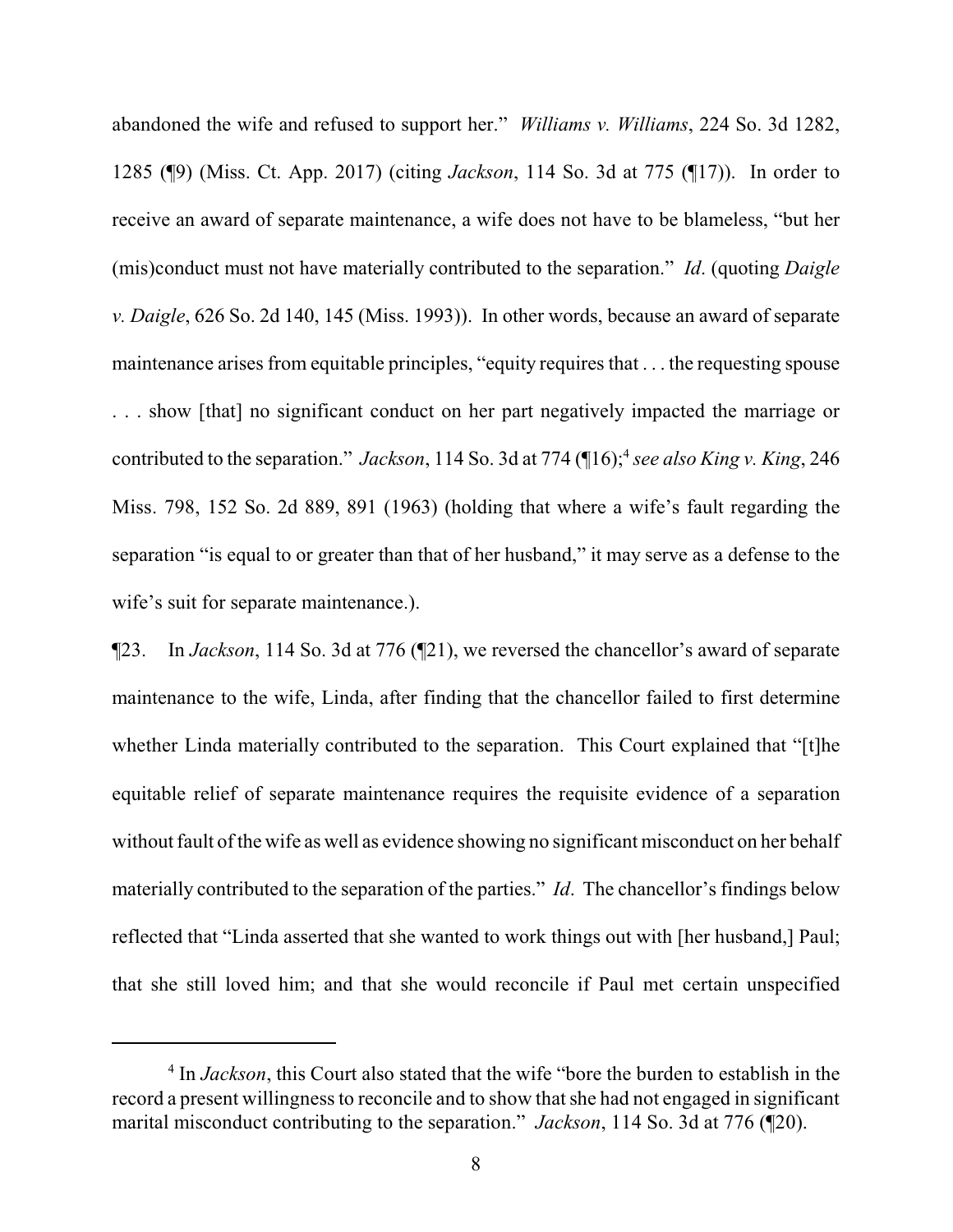conditions." *Id*. at (¶20). This Court explained, however, that Linda bore the burden of establishing in the record not only a "present willingness to reconcile," but also "that she had not engaged in significant marital misconduct contributing to the separation." *Id*. This Court's review of the record revealed that Paul separated from Linda after a five to six year period during which Linda "adamantly proclaim[ed] no love for Paul; secretly conduct[ed] financial dealings; fail[ed] to provide companionship or other support for the relationship; . . . demand[ed] [Paul] leave the marital home[;] [and] . . . repeatedly reminded [Paul] that the marital house and land were hers and that he held no interest in the property." *Id*. at 777- 78 (¶26). This Court determined that Linda's actions during this time period constituted marital fault and ultimately held that Linda failed to provide substantial evidence to show that "no significant misconduct on her behalf contributed to the separation." *Id*.

¶24. In *Tackett v. Tackett*, 967 So. 2d 1264, 1267 (¶9) (Miss. Ct. App. 2007), we found no error in the chancellor's award of separate maintenance to the wife, Kim. This Court reiterated that a "wife need not be totally blameless, and an award of separate maintenance may still be appropriate so long as the wife's conduct did not materially contribute to the separation." *Id*. In *Tackett*, Kim admitted that "she was partly to blame for the couple's separation[,] but [she] maintained that [her husband] Tim was more at fault because he left" the marriage. *Id.* at (¶10). This Court reviewed the trial testimony from both parties, which reflected that both money and a lack of a sexual relationship contributed to the separation. *Id.* This Court also acknowledged Tim's testimony that he and Kim mostly argued about Kim's excessive spending, but the Court found that Tim failed to provide evidence to support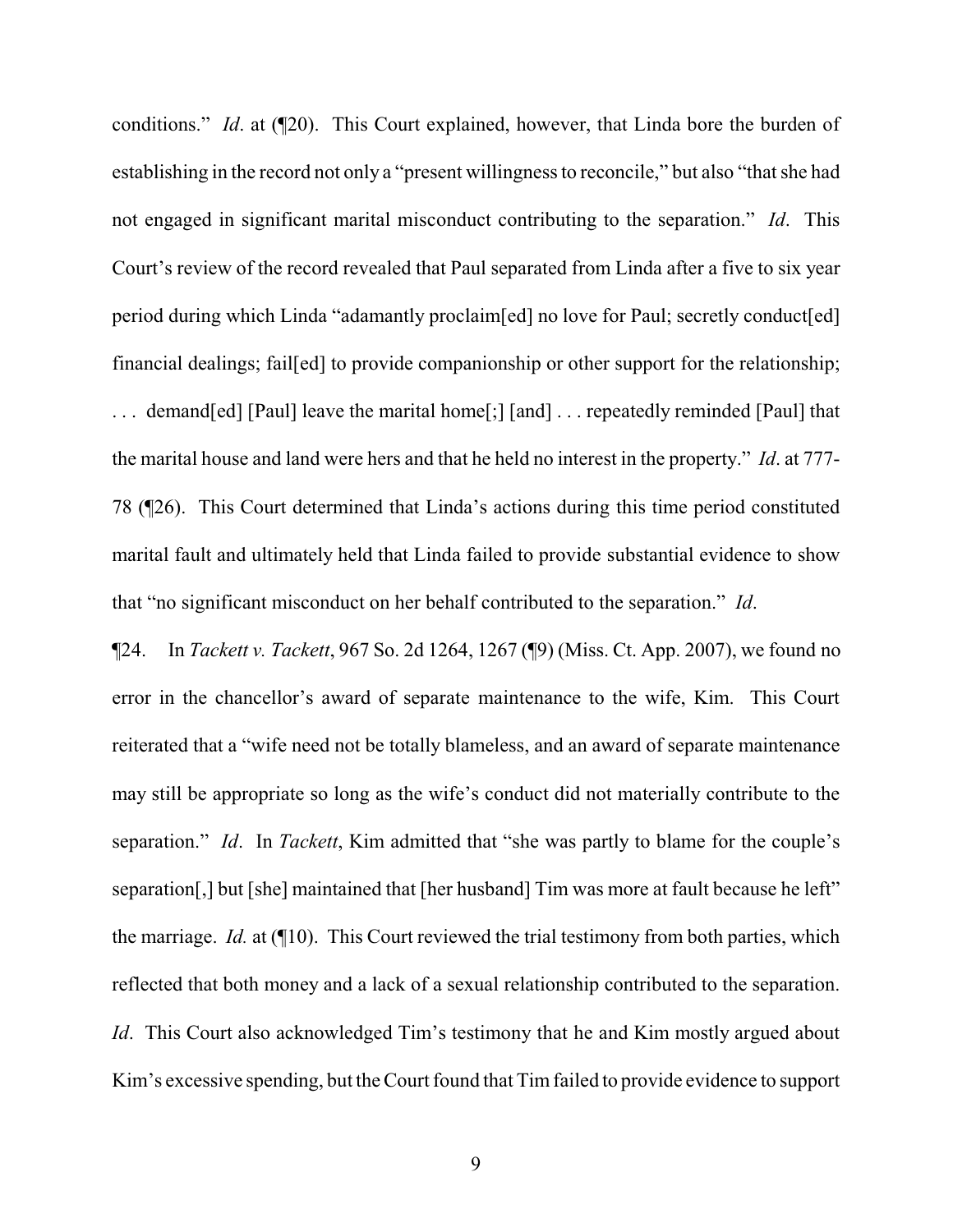this claim. *Id*. The record also showed that Tim refused Kim's suggestion to attend marriage counseling. *Id*. This Court ultimately held that after reviewing the record, "we cannot say that the trial court manifestly erred in finding that Kim did not substantially contribute to the separation, or that such a decision is not supported by substantial evidence." *Id*.

¶25. In the case before us, the chancellor's amended order sets forth her finding that Kellie "is without material fault in the separation and . . . [Rickey] abandoned [Kellie] and has refused to provide any support. Therefore, [Kellie] has met the burden of proof necessary to support her claim for separate maintenance." The record reflects that at trial the chancellor heard testimony from Kellie, Rickey, Penny, and Rickey's brother, Roger. Kellie testified that she and Rickey got married in November 1979 and separated in October 2015, after thirty-six years of marriage. Kellie stated that she would characterize the last five years of her marriage as "okay," explaining that although they "might not have had the happiest marriage," they were "content." Kellie admitted that, although she and Rickey had a lot of problems in their marriage, she ultimately believed "that marriage is for better and worse, until death do us part." Kellie testified that she and Rickey met in April 2016 to discuss whether they should reconcile or seek a divorce. Kellie stated that Rickey informed her that "he would think about what we discussed," but she "never heard from him."

¶26. Kellie testified that during the last year of their marriage, Rickey began drinking alcohol excessively. Kellie admitted that Rickey's drinking did not affect his performance at work, but she explained that most of his drinking occurred on the weekends or on his days off. Kellie also testified that she discovered bills for a credit card and a loan. Kellie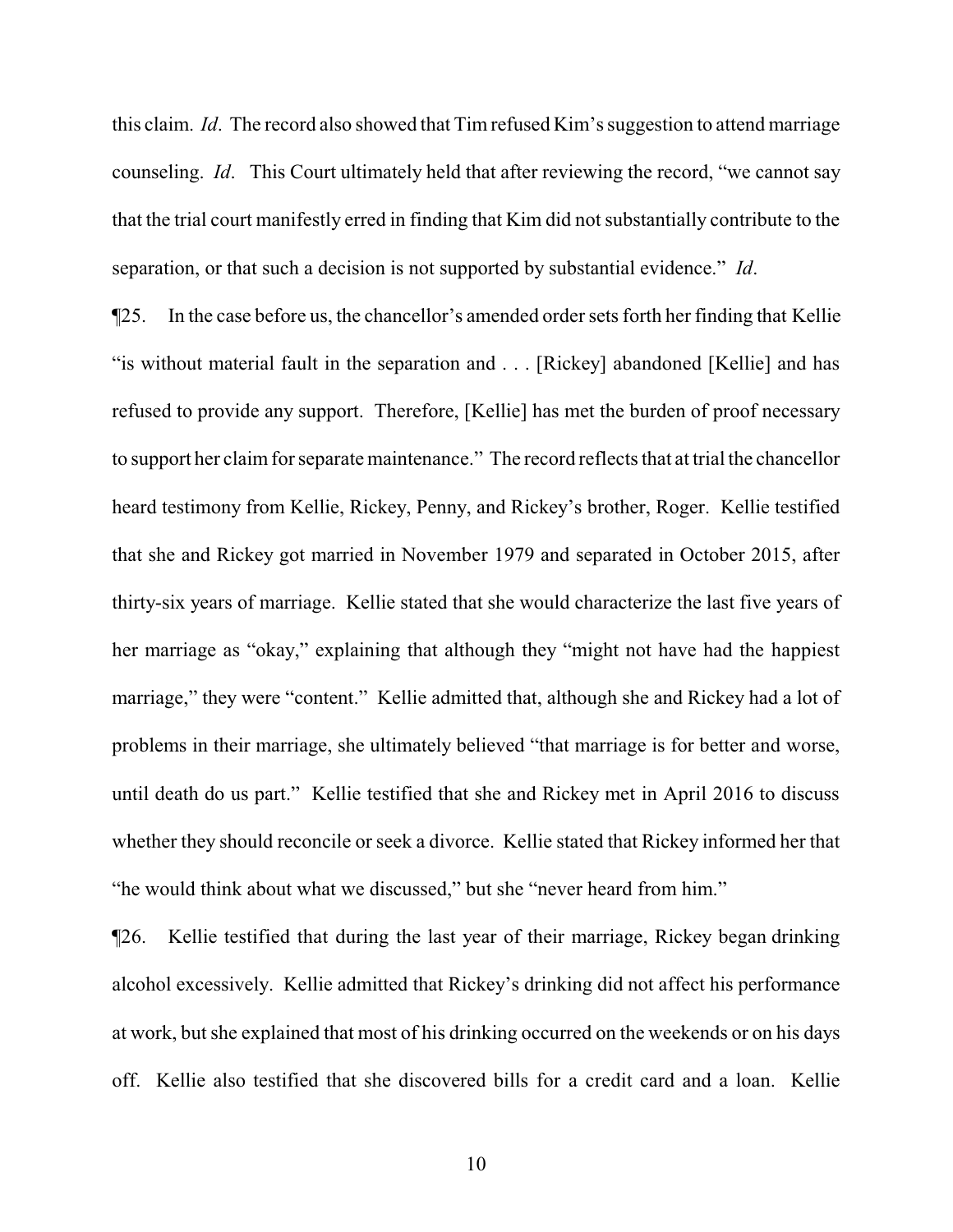explained that she was not previously aware that Rickey had taken out a loan or obtained a new credit card before her discovery of these documents.

¶27. Regarding physical affection, Kellie testified that she was affectionate with Rickey and often hugged and patted him. However, Kellie testified that she and Rickey had not engaged in a sexual relationship since early 2015 and that they slept in separate bedrooms. Kellie stated that when she broached the subject with Rickey, he informed her that his medication prevented him from having an erection. Kellie testified that she attended one of Rickey's doctor's appointments where he explained the issue to the doctor, and the doctor responded that Rickey had to choose between "either tak[ing] some medicine to keep him alive or hav[ing] sexual intercourse." Kellie admitted that she did not know if Rickey was still taking the medicine.

¶28. Roger characterized Rickeyand Kellie's marriage as "not happy." Roger testified that he never observed Kellie expressing affection towards Rickey. Roger also testified that Rickey was unfaithful to Kellie on a separate occasion earlier in their marriage.

¶29. Rickey opined that his and Kellie's marriage was not salvageable. Rickey testified that he and Kellie had not been physically affectionate over the last five years of their marriage, stating, "Every time I went to kiss her, she would turn her cheek on me." Rickey testified that Kellie asked him to give up alcohol but he refused, explaining "I didn't want to give up the beer."

¶30. Rickey testified that when he left the marital home, he "wasn't interested in another woman," and he did not leave "because of another woman." Rickey maintained that he was

11